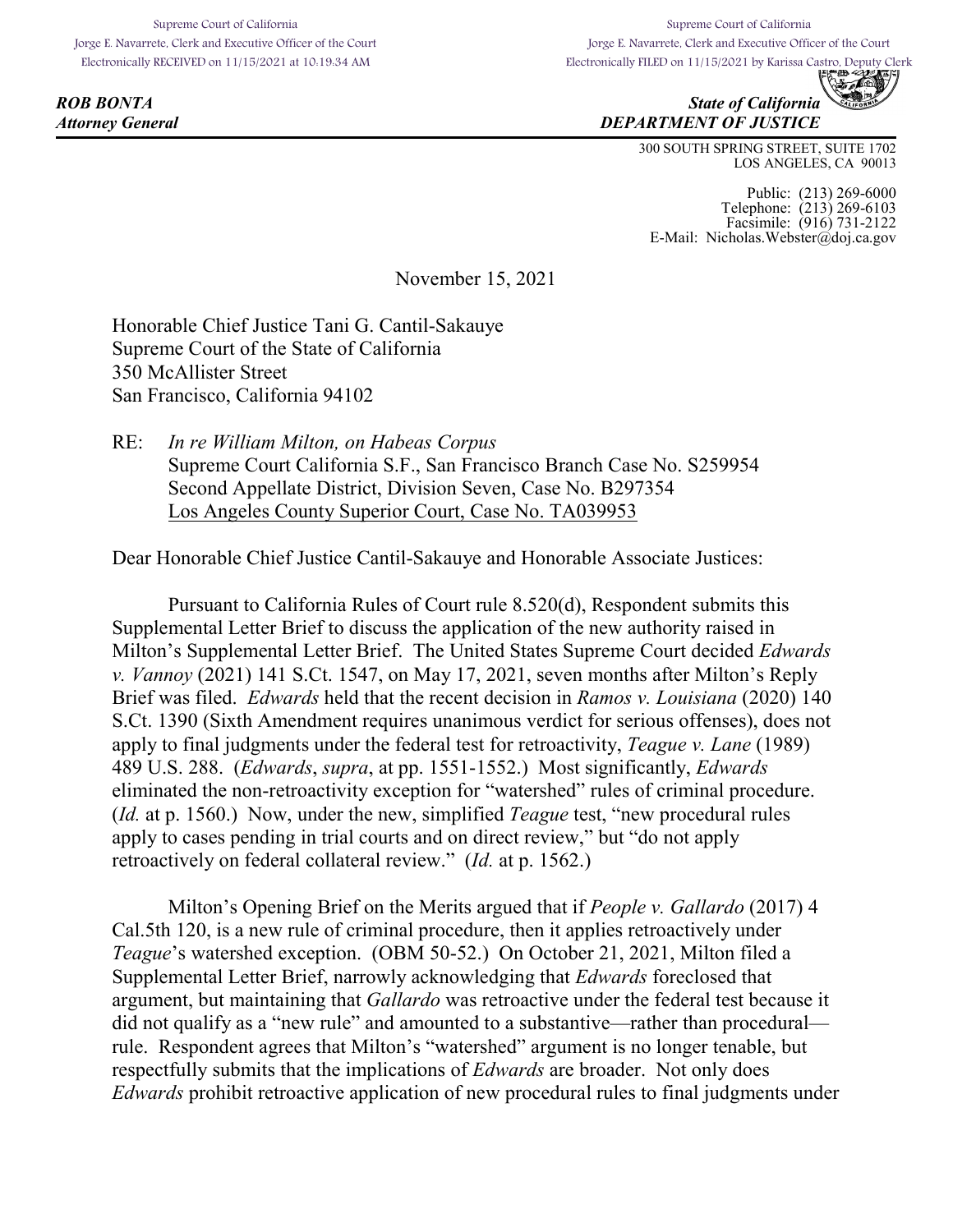S259954*\_In re William Milton, on Habeas Corpus* Respondent's Supplemental Letter Brief November 15, 2021 Page 2

the federal test, it also supports the conclusion that the *Gallardo* rule is both new and procedural. Additionally, *Edwards* bolsters Respondent's argument as to the critical importance of finality concerns in conducting the retroactivity analysis under California's test, *In re Johnson* (1970) 3 Cal.3d 404. (See Answer Brief on the Merits (ABM) 25-32; Answer to the Office of the State Public Defender's Amicus Curiae Brief (AACB) 23- 28.)

To begin, *Edwards*'s reasoning that the *Ramos* rule was new applies equally to the instant case. The defendant in *Edwards* claimed that the unanimity requirement under *Ramos* was not a new rule because it effected a return to the original meaning of the Sixth Amendment by overruling *Apodaca v. Oregon* (1972) 406 U.S. 404, which had permitted non-unanimous juries in state criminal trials. (*Edwards*, *supra*, 141 S.Ct. at p. 1556.) The Court rejected that argument, explaining that the argument "conflates the merits question presented in *Ramos* with the retroactivity question." (*Ibid*.) "By renouncing *Apodaca* and expressly requiring unanimous jury verdicts in state criminal trials, *Ramos* plainly announced a new rule for purposes of this Court's retroactivity doctrine." (*Ibid*.)

Similarly, Milton argued that *Gallardo* was not new because it was dictated by, or derived from, *Taylor v. United States*, (1990) 495 U.S. 575, and/or *Apprendi v. New Jersey*, (2000) 530 U.S. 466. Prior to *Gallardo*, however, reasonable jurists followed *People v. McGee*, (2006) 38 Cal.4th 682, which permitted trial courts to make factual findings about prior convictions in order to enhance a defendant's sentence. Thus, under *Edwards*, by "renouncing" *McGee* and expressly holding that only a jury could make such factual findings, *Gallardo* "plainly announced a new rule." (*Edwards*, *supra*, 141 S.Ct. at p. 1556; *id*. at p. 1555 ["The starkest example of a decision announcing a new rule is a decision that overrules an earlier case."].)

With regard to the distinction between substantive and procedural rules, *Edwards* reaffirms Respondent's analysis (see ABM 35):

New substantive rules alter "the range of conduct or the class of persons that the law punishes." [Citation.] Those new substantive rules apply to cases pending in trial courts and on direct review, and they also apply retroactively on federal collateral review. New procedural rules alter "only the manner of determining the defendant's culpability." [Citation].

(*Edwards*, *supra*, 141 S.Ct. at p. 1562.) *Gallardo*, in transferring the fact-finding responsibility from judge to jury, was clearly a procedural rule.

Finally, *Edwards* supports Respondent's understanding of the *Johnson* retroactivity test, especially its overarching concern with making retroactive only those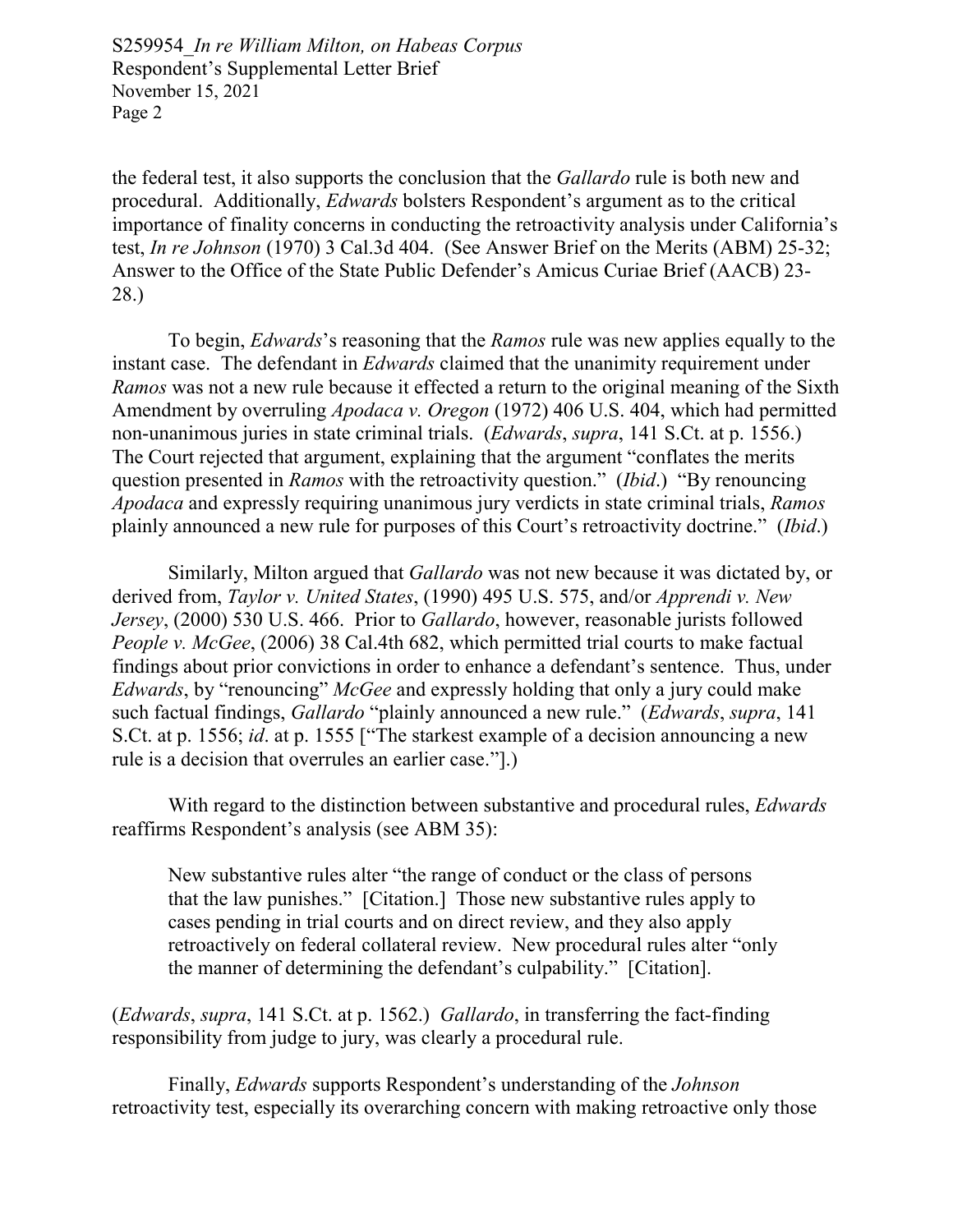S259954*\_In re William Milton, on Habeas Corpus* Respondent's Supplemental Letter Brief November 15, 2021 Page 3

procedural rules that are truly "essential to a reliable determination" of innocence (*Johnson*, *supra*, 3 Cal.3d at p. 411), while preserving the benefits of finality. (ABM 25- 32; AACB 23-28.) *Edwards* acknowledged that state courts are free to apply their own retroactivity tests and strike a different balance. (See *Edwards*, *supra*, 141 S.Ct. at p. 1555 fn. 6; ABM 25.) At the same time, *Edwards* emphasized the fundamental importance of finality in bringing closure to victims, alleviating an over-burdened justice system, and encouraging public confidence in the law. (See *Edwards*, *supra*, at pp. 1554- 1555.) *Johnson* not only recognized the importance of those concerns, but its respect for finality is implicit in its recognition that only a special subset of procedural rules will be given full retroactive effect, those which are critical to the truth-finding process. (*Johnson*, *supra*, at pp. 410-411, 413; ABM 25-32; AACB 23-28.) Because *Gallardo* did not overrule *McGee* in order to increase the reliability of fact-finding, the finality concerns expressed in *Edwards* prevail.

Sincerely,

ROB BONTA Attorney General of California LANCE E. WINTERS Chief Assistant Attorney General SUSAN SULLIVAN PITHEY Senior Assistant Attorney General LOUIS W. KARLIN Deputy Attorney General

*/s/ Nicholas J. Webster* NICHOLAS J. WEBSTER (SBN 307415) Deputy Attorney General Attorneys for Plaintiff and Respondent

NJW:sf

LA2020600995 64686649.docx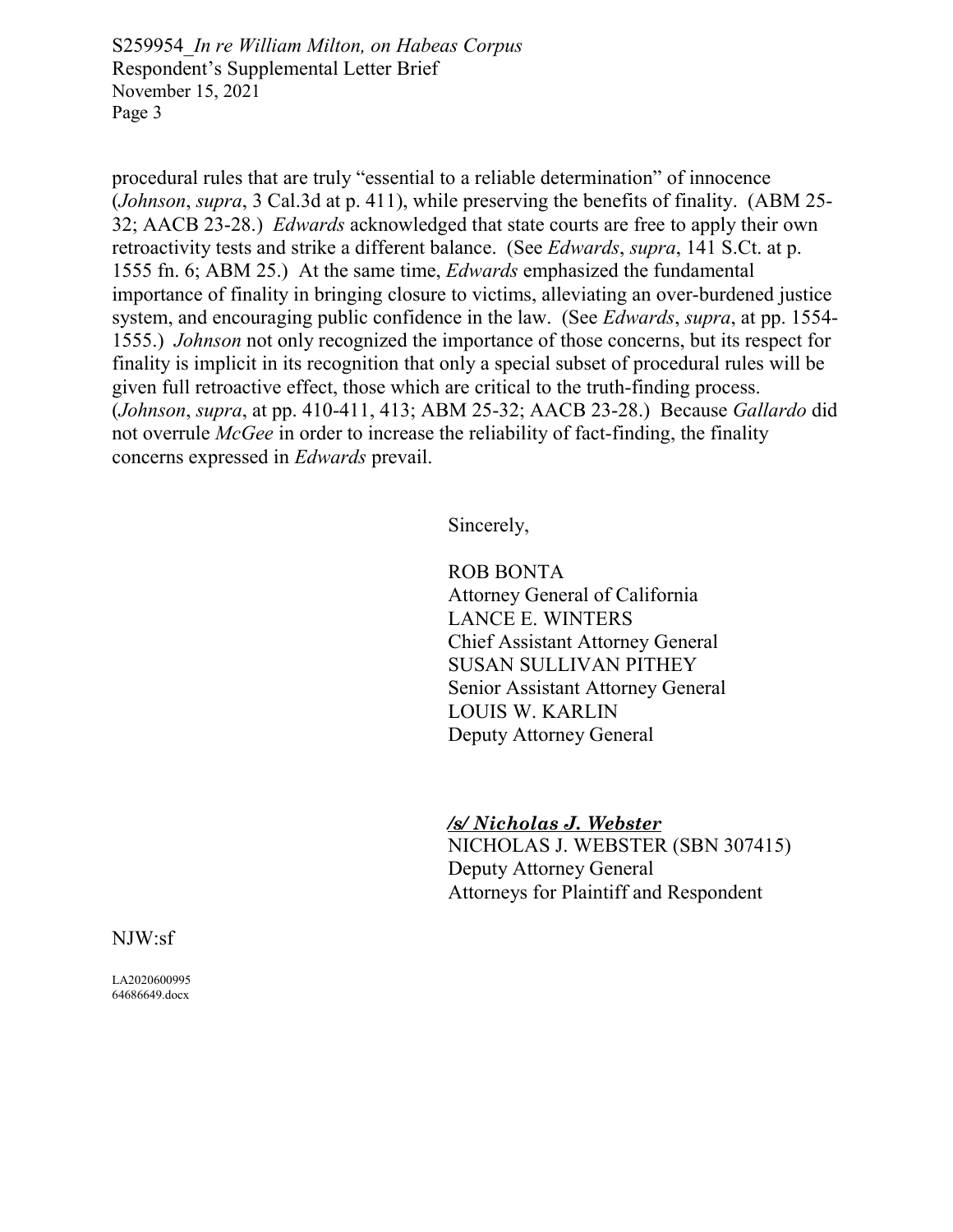## **DECLARATION OF ELECTRONIC SERVICE AND SERVICE BY U.S. MAIL**

Case Name: *In re William Milton* **No.: No.:** S259954

### I declare:

I am employed in the Office of the Attorney General, which is the office of a member of the California State Bar, at which member's direction this service is made. I am 18 years of age or older and not a party to this matter. I am familiar with the business practice at the Office of the Attorney General for collecting and processing electronic and physical correspondence. In accordance with that practice, correspondence placed in the internal mail collection system at the Office of the Attorney General is deposited with the United States Postal Service with postage thereon fully prepaid that same day in the ordinary course of business. Correspondence that is submitted electronically is transmitted using the TrueFiling electronic filing system. Participants who are registered with TrueFiling will be served electronically. Participants in this case who are not registered with TrueFiling will receive hard copies of said correspondence through the mail via the United States Postal Service or a commercial carrier.

On November 15, 2021, I electronically served the attached **SUPPLEMENTAL LETTER BRIEF** by transmitting a true copy via this Court's TrueFiling system. Because one or more of the participants in this case have not registered with the Court's TrueFiling system or are unable to receive electronic correspondence, on November 15, 2021, I placed a true copy thereof enclosed in a sealed envelope in the internal mail collection system at the Office of the Attorney General at 300 South Spring Street, Suite 1702, Los Angeles, CA 90013, addressed as follows:

Sherri R. Carter Los Angeles County Superior Court Case Records Manager 111 North Hill Street Los Angeles, CA 90012 For Delivery to Retired Judge Ronald Slick Service via U.S. Mail

Brad K. Kaiserman Attorney for Petitioner Service via Truefiling

California Appellate Project (LA) Service via Truefiling

Erik Levin Office of the State Public Defender Service via Truefiling

W. Richard Such Attorney at Law Service via Truefiling

Los Angeles District Attorney's Office Service via E-mail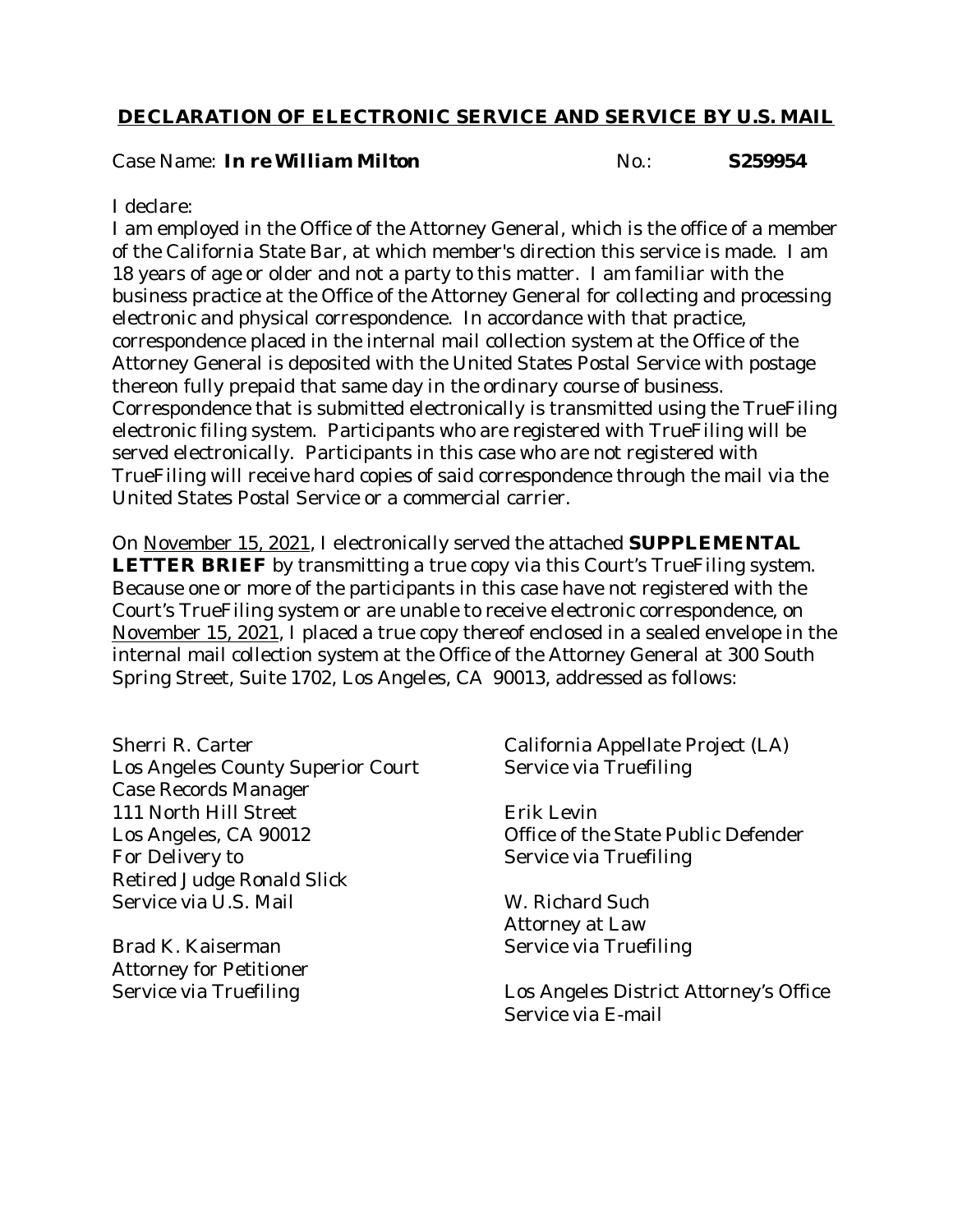I declare under penalty of perjury under the laws of the State of California and the United States of America the foregoing is true and correct and that this declaration was executed on November 15, 2021, at Los Angeles, California.

> Silvia Feigin Declarant Signature

LA2020600995 64686478.docx